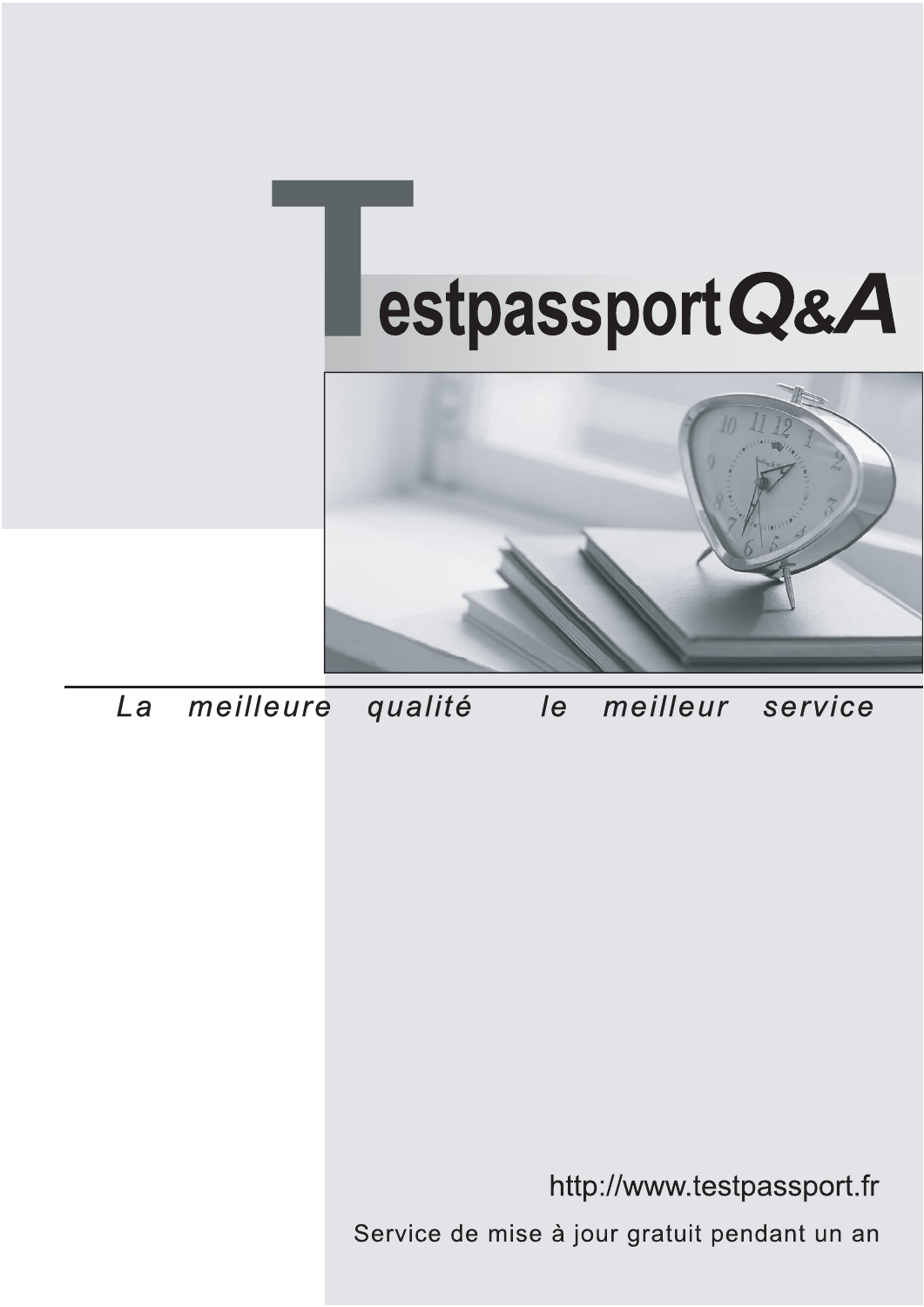# **Exam** : **C1000-083**

# **Title** : Foundations of IBM Cloud V2

# **Version** : DEMO